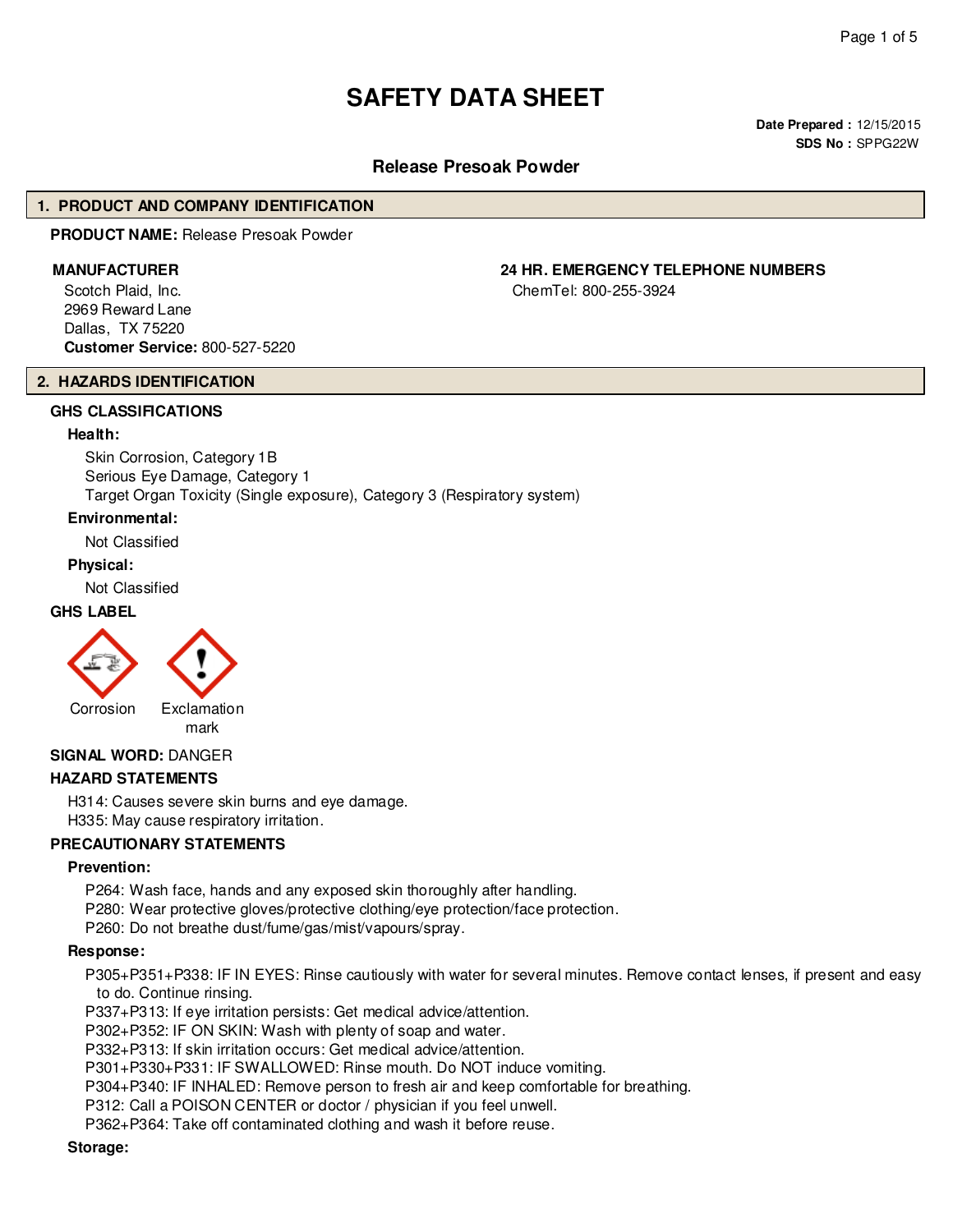P403+P233: Store in a well-ventilated place. Keep container tightly closed. P102: Keep out of reach of children.

# **Disposal:**

P501: Dispose of contents/container to an approved waste disposal plant.

| 3. COMPOSITION / INFORMATION ON INGREDIENTS |           |                  |  |
|---------------------------------------------|-----------|------------------|--|
| <b>Chemical Name</b>                        | $Wt.$ %   | <b>CAS</b>       |  |
| Silicic Acid (H2SiO3), Disodium Salt        | $20 - 30$ | 6834-92-0        |  |
| Sodium Dodecylbenezene Sulfonate            |           | 1 - 5 25155-30-0 |  |

# **4. FIRST AID MEASURES**

**EYES:** Immediately flush eyes with plenty of water. Get medical attention, if irritation persists.

**SKIN:** Wash with soap and water. Get medical attention if irritation develops or persists.

**INGESTION:** Get immediate medical attention. Do not induce vomiting unless instructed to do so by poison center or physician.

**INHALATION:** Remove victim to fresh air. If irritation persists, get medical attention.

# **SIGNS AND SYMPTOMS OF OVEREXPOSURE**

**EYES:** Contact causes serious eye irritation and/or damage.

**SKIN:** Contact causes serious skin irritation and/or burns.

**INGESTION:** May cause headache and nausea.

**INHALATION:** May cause irritation to mucous membranes.

**ACUTE EFFECTS:** Eye contact may cause stinging, tearing, redness and blurred vision. Skin contact may cause redness and pain.

**CHRONIC EFFECTS:** None known.

**NOTES TO PHYSICIAN:** Treat symptomatically

# **5. FIRE FIGHTING MEASURES**

**FLAMMABLE CLASS:** Not flammable or combustible

**GENERAL HAZARD:** The product is not expected to present any fire or explosion hazards under prescribed use conditions.

**EXTINGUISHING MEDIA:** Use dry chemical, carbon dioxide, water spray (fog) or foam when fighting fires involving this material. **FIRE FIGHTING PROCEDURES:** Use fire fighting measures that are appropriate for the local circumstance and the surrounding environment.

**FIRE FIGHTING EQUIPMENT:** Use personal protective equipment

HAZARDOUS DECOMPOSITION PRODUCTS: CO, CO<sub>2</sub>, Oxides of Sulfur and Phosphorus

# **6. ACCIDENTAL RELEASE MEASURES**

**SMALL SPILL:** Sweep up material being careful not to raise dust. Place in an appropriate disposal container and seal tightly.

**LARGE SPILL:** Dike spilled material or otherwise contain material to ensure runoff does not reach into soil, ditches, sewers and / or groundwater. Transfer material into suitable containers for proper disposal in accordance with local, state and federal regulations.

# **ENVIRONMENTAL PRECAUTIONS**

**WATER SPILL:** Do not allow material to contaminate waterways.

**LAND SPILL:** Do not allow material to contaminate the soil.

**GENERAL PROCEDURES:** Ensure clean-up is conducted by trained personnel only. Refer to protective measures listed in Sections 7 and 8.

**SPECIAL PROTECTIVE EQUIPMENT:** For personal protection see section 8.

**COMMENTS:** Inform appropriate managerial or supervisory personnel of all environmental releases. Prevent further leakage or spillage if safe to do so.

# **7. HANDLING AND STORAGE**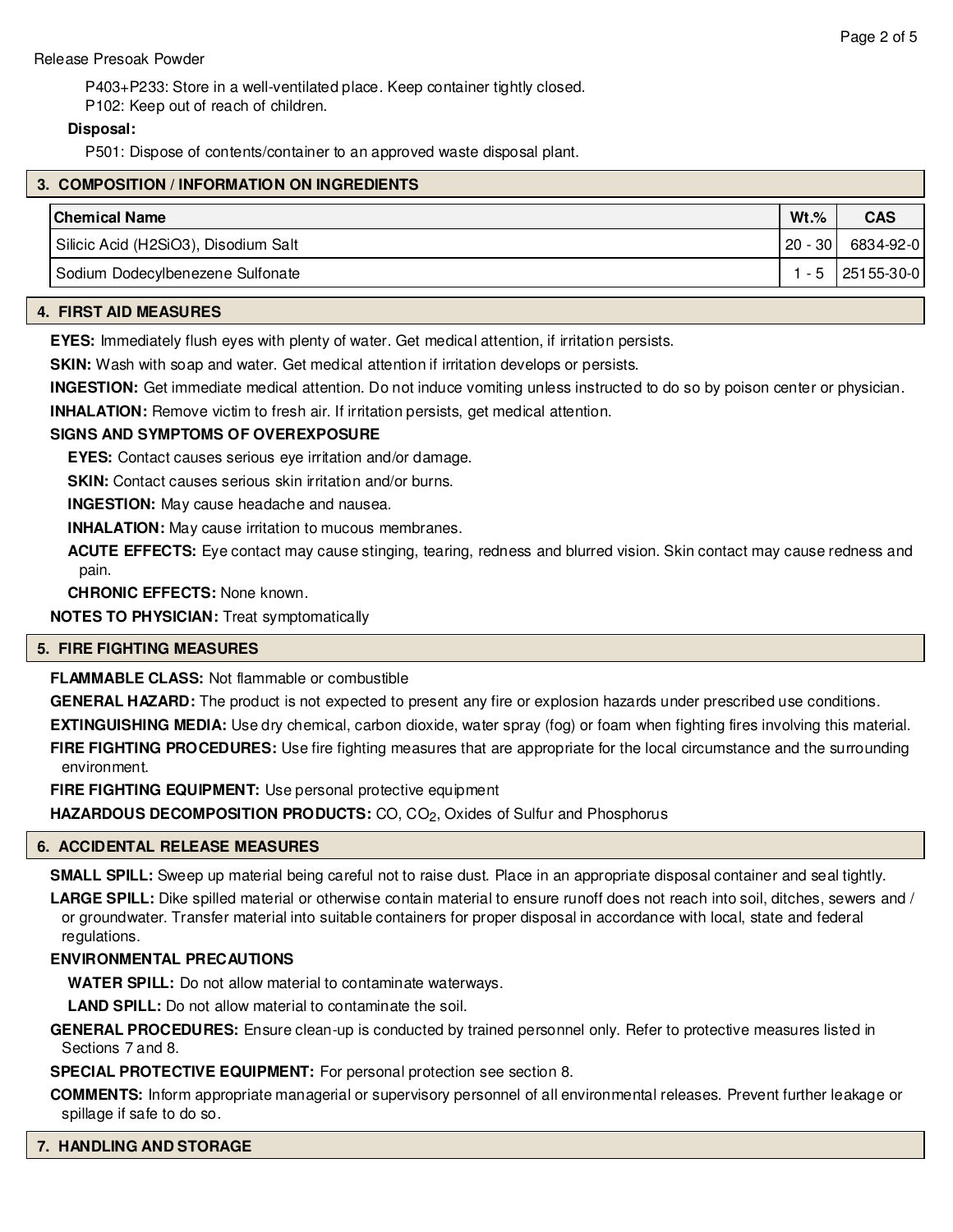#### Release Presoak Powder

**GENERAL PROCEDURES:** Handle in accordance with good industrial hygiene and safety procedures. Use personal protection recommended in Section 8. Follow all product label instructions.

**HANDLING:** Wash face, hands and any exposed skin thoroughly after handling. Avoid breathing dust.

**STORAGE:** Keep out of reach of children. Store in original container in a cool, dry and well ventilated area.

# **8. EXPOSURE CONTROLS / PERSONAL PROTECTION**

#### **EXPOSURE GUIDELINES**

| OSHA HAZARDOUS COMPONENTS (29 CFR1910.1200) |            |                        |                   |  |
|---------------------------------------------|------------|------------------------|-------------------|--|
|                                             |            | <b>EXPOSURE LIMITS</b> |                   |  |
|                                             |            | <b>Supplier OEL</b>    |                   |  |
| <b>Chemical Name</b>                        |            | ppm                    | mg/m <sup>3</sup> |  |
|                                             | <b>TWA</b> | NL                     | NL                |  |
| Sodium Dodecylbenezene Sulfonate            |            | NL                     | <b>NL</b>         |  |

**ENGINEERING CONTROLS:** None usually needed.

# **PERSONAL PROTECTIVE EQUIPMENT**

**EYES AND FACE:** Safety glasses with side shields.

**SKIN:** Chemical resistant gloves.

**RESPIRATORY:** Dust safety masks are recommended when the dust concentaration is more than 10 mg/M3

**PROTECTIVE CLOTHING:** Wear suitable protective clothing to prevent contact with skin.

**WORK HYGIENIC PRACTICES:** Wash contaminated clothing before reuse. Wash face, hands and any exposed skin thoroughly after handling.

**OTHER USE PRECAUTIONS:** Protective clothing and equipment should be in accordance with 29 CFR 1910.132 and 1910.133. **COMMENTS:** Eyewash stations and safety showers should always be in place where chemicals are handled and stored.

# **9. PHYSICAL AND CHEMICAL PROPERTIES**

**PHYSICAL STATE:** Solid (granular powder) **ODOR:** Slight **ODOR THRESHOLD:** No data available for this mixture. **APPEARANCE:** Free flowing powder **COLOR:** White **pH:** NA = Not Applicable **FLASH POINT AND METHOD:** NA = Not Applicable **FLAMMABLE LIMITS:** NA = Not Applicable **AUTOIGNITION TEMPERATURE:** NA = Not Applicable **VAPOR PRESSURE:** NA = Not Applicable **BOILING POINT:** NA = Not Applicable **FREEZING POINT:** NA = Not Applicable **MELTING POINT:** Not determined for this mixture. **THERMAL DECOMPOSITION:** Not determined for this mixture. **SOLUBILITY IN WATER:** Complete **EVAPORATION RATE:** NA = Not Applicable **DENSITY:** Not determined for this mixture. **VISCOSITY:** NA = Not Applicable **OXIDIZING PROPERTIES:** This product is not classified as oxidizing

**10. STABILITY AND REACTIVITY**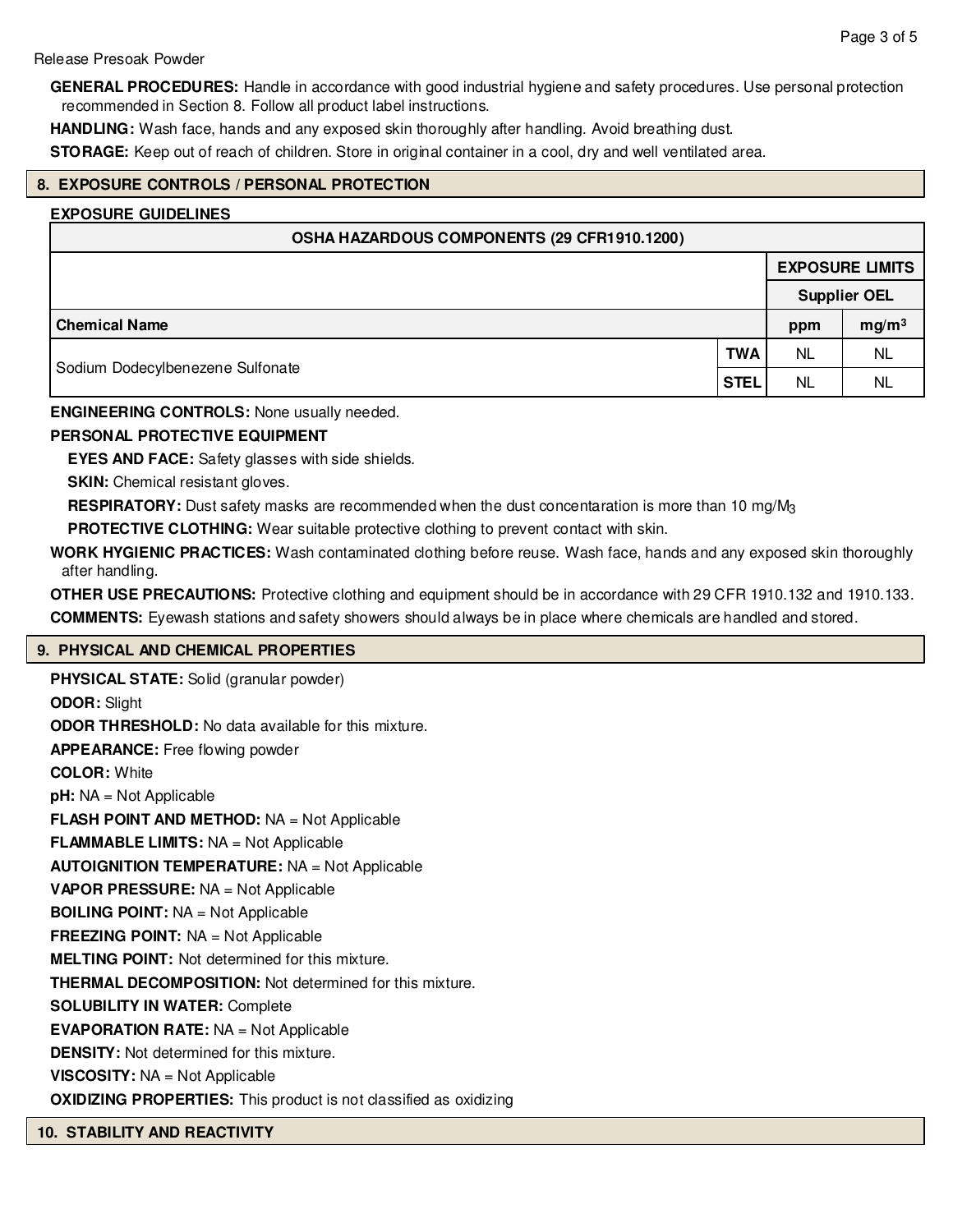**REACTIVITY:** Stable under normal conditions.

**HAZARDOUS POLYMERIZATION:** Will not occur.

**CONDITIONS TO AVOID:** Excessive heat or cold.

**POSSIBILITY OF HAZARDOUS REACTIONS:** No dangerous reaction known under conditions of normal use.

**HAZARDOUS DECOMPOSITION PRODUCTS:** Oxides of carbon, sulfur and phosphorus.

**INCOMPATIBLE MATERIALS:** Strong oxidizing agents, acids and bases.

# **11. TOXICOLOGICAL INFORMATION**

# **ACUTE**

| <b>Chemical Name</b>                 | ORAL $LD_{50}$      | DERMAL LD <sub>50</sub>    | <b>INHALATION</b><br>$LC_{50}$ |
|--------------------------------------|---------------------|----------------------------|--------------------------------|
| Silicic Acid (H2SiO3), Disodium Salt | 600 mg/kg (rat)     | No data                    | No data                        |
| Sodium Dodecylbenezene Sulfonate     | 1080 mg/kg<br>(rat) | $>$ 2000 mg/kg<br>(rabbit) | 6.41 mg/l (rat)<br>Aerosol     |

**EYE EFFECTS:** Causes serious eye irrtation and/or damage.

**SKIN EFFECTS:** Causes severe skin irritation and/or burns.

**CHRONIC:** Health injuries are not known or expected under normal use.

**SUBCHRONIC:** This product is irritating to the eyes, skin and respiratory tract.

# **CARCINOGENICITY**

**IARC:** No ingredient in this product is present at levels greater than or equal to 0.1% is identified as a probable, possible or confirmed human carcinogen by IARC.

**NTP:** No ingredient in this product is present at levels greater than or equal to 0.1% is identified as a known or anticipated carcinogen by NTP.

**OSHA:** No ingredient in this product is present at levels greater than or equal to 0.1% is identified as a carcinogen or potential carcinogen by OSHA.

**REPEATED DOSE EFFECTS:** No data available for this mixture.

**IRRITATION:** Skin and eye irritation.

**SENSITIZATION:** No data available for this mixture.

**NEUROTOXICITY:** No data available for this mixture.

**GENETIC EFFECTS:** No data available for this mixture.

**REPRODUCTIVE EFFECTS:** No data available for this mixture.

**TARGET ORGANS:** Contains material which may cause damage to the following organs: upper respiratory tract.

**TERATOGENIC EFFECTS:** No data available for this mixture.

**MUTAGENICITY:** No data available for this mixture.

**SYNERGISTIC MATERIALS:** No data available for this mixture.

# **12. ECOLOGICAL INFORMATION**

**ECOTOXICOLOGICAL INFORMATION:** This product is not classified as environmentally hazardous. However, this does not exclude the possibility that large or frequent spills can have a harmful or damaging effect on the environment.

**BIOACCUMULATION/ACCUMULATION:** The potential for bioconcentration in organisms is low.

**CHEMICAL FATE INFORMATION:** This product is expected to be readily biodegradable.

# **13. DISPOSAL CONSIDERATIONS**

**DISPOSAL METHOD:** Follow all Federal, State and Local Regulations appropriate for this material.

**PRODUCT DISPOSAL:** Wastewater resulting from this product should be directed to a proper waste water treatment facility.

**EMPTY CONTAINER:** Empty containers should be taken to an approved waste handling site for recycling or disposal. Do not reuse empty containers.